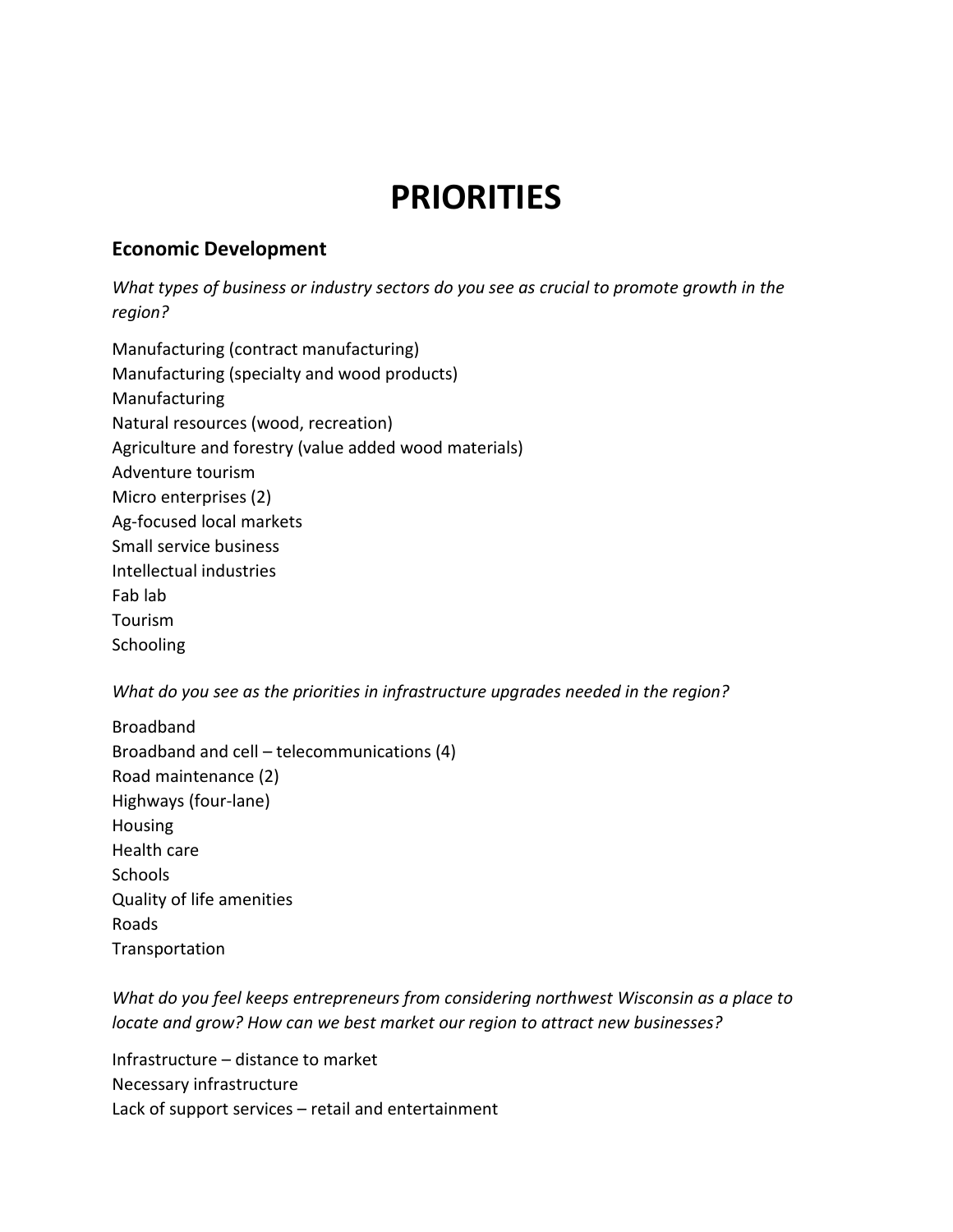Promote to people who want to be here – second home owners (engage in attraction) Broadband and cell service Support for trips Quality of life (2) Access to customers and suppliers Quality jobs Telecommuting Financial support continuum Brainstorming sessions Intellectual expertise and access

### **Education**

*What can the region's educational institutions do to more effectively support innovation and provide opportunities for educational attainment and career preparation?*

Work with businesses on curriculum STEM training 75 percent of students Honor the technical colleges Entrepreneurial training in high school Better testing Teacher-workforce internship Flexible entrepreneurial training for adults Work with businesses on career exposure Grades 9-12 integration with business and entrepreneurial knowledge and skills Tours of existing businesses Starting in K-12 to encourage entrepreneurial interest, knowledge, and skills . . . tied into WITC, Northland, and UWS Trades (career and technical education; more information for K-12 and parents; real world) Funding formula Increased internships with companies – more local awareness Adult re-learning Education pathways **Hackathons** 

## **Workforce Development**

*What do you see as our biggest workforce concerns? What keeps you awake at night when you think about the workforce of the future?*

Lack of social and soft skills Aging population/workforce (3)